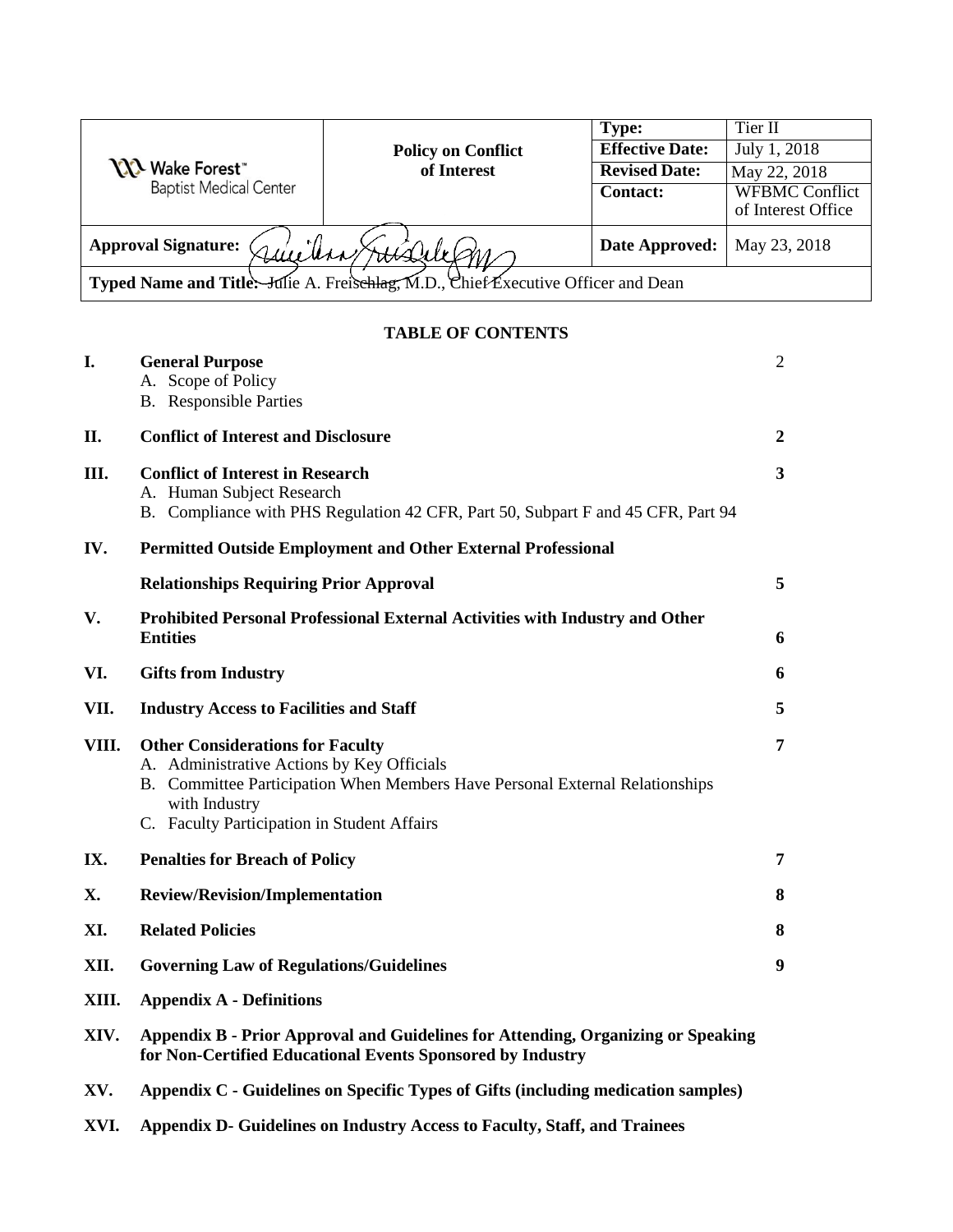### **I. General Purpose**

The purpose of this policy is to provide guidelines for establishing principled personal outside relationships with industry and other organizations and to establish rules for personal interactions with Industry, health care industry representatives and other vendors throughout Wake Forest Baptist Medical Center (Institution), defined as Wake Forest University Health Sciences (WFUHS) and North Carolina Baptist Hospital (NCBH) and their controlled affiliates, while remaining in compliance with disclosure, management and approvals. The Institution supports principled relationships with industry and other organizations in which its faculty, clinical providers and staff collaborate. The Institution has adopted this policy to promote the public's trust in the Institution's role in healthcare, research, and education. The policy supports the highest level of patient care, integrity of research, safety of human subjects, objectivity of education and the reputations of faculty, clinical providers and staff.

### A. **Scope of Policy**

This policy applies to all faculty members, clinical providers, students, trainees, volunteers, and employees of NCBH WFUHS, or WFBMC's controlled affiliates, Provisions addressing disclosure are specified in sections III and IV.

Faculty, clinical providers and exempt employees are required to disclose to the Institution any outside interests, including financial relationships with Industry or other outside organizations, that are related to Institutional duties. This includes disclosure of family members' outside interests with entities that do business with WFBMC. The Conflict of Interest Office will assist Individuals to determine if there is an appearance of conflict of interest, to manage any associated conflicts of interest which might arise in personal outside relationships, and to eliminate those conflicts that cannot be effectively managed.

### B. **Responsible Parties**

| 1.   | Policy Owner:   | Conflict of Interest Office                      |
|------|-----------------|--------------------------------------------------|
| ii.  | Procedure:      | Conflict of Interest Office                      |
| iii. | Supervision:    | CEO. Dean                                        |
| iv.  | Implementation: | Department Chair, Supervisor, Director, VP, etc. |
|      |                 |                                                  |

# **II. Conflict of Interest and Disclosure**

The institution requires faculty, clinical providers and exempt employees to disclose both research and nonresearch related outside interests, regardless of the value or income received. Disclosures are collected upon new hire and each April through an online process and must be completed within 30 days of receipt of the reminder notification from the Conflict of Interest Office. All annual disclosures will be reviewed by the Individual's department chair/section head/director/manager as defined by HRIS. In the case of department chairs, the Dean of the Medical School will perform the review. Please note that leaders are expected to disseminate information about significant conflicts of interest for their direct reports to the appropriate superior leadership.

Upon disclosing outside interests, the Individual will cooperate with the COI Office to mitigate potential conflicts of interest, and the CIRC to manage significant conflicts of interest. Individuals must update their disclosure within 30 days of a substantial change in external relationships or activities.

Additional required disclosures:

 Disclosure of project specific relationships is required with submission of grants, contracts, and regulatory protocols.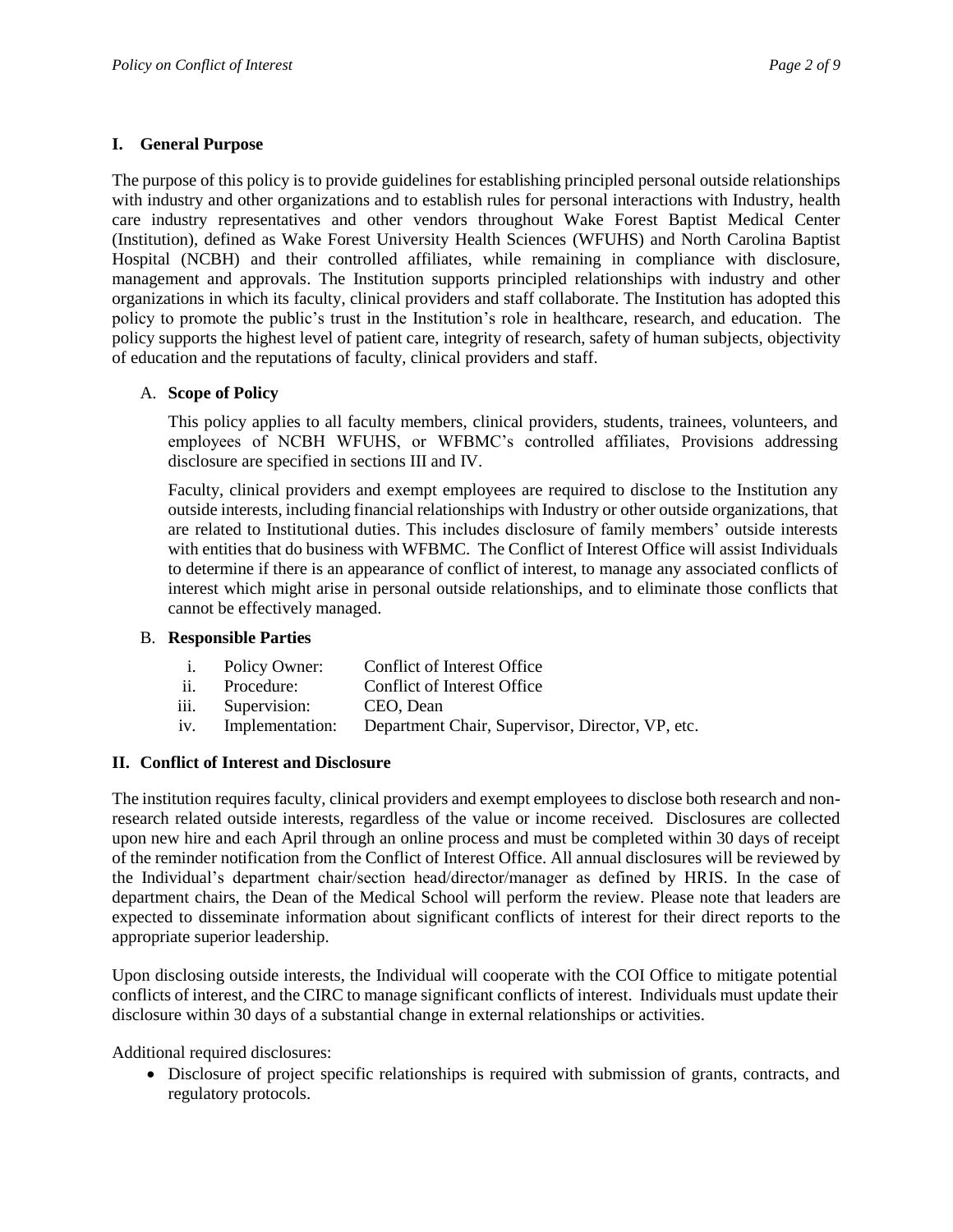- Disclosure of outside relationships is required when submitting requisitions to Institutional procurement committees.
- Significant conflicts of interest in clinical research require disclosure of the conflicting relationship to the human subjects enrolled in the project.
- Public disclosure of outside interests is required for all publications (including news releases), presentations (including posters) and approved media contact related to an Individual's outside relationship or financial interests.
- Prior to sponsored professional travel, the Individual will disclose the Sponsor's name, the destination, purpose and duration of travel by fully completing the [Travel Authorization.](http://infinet.wfubmc.edu/depts/wfuhs_control/pdf/FORM-TRAVEL%20AUTHORIZATION_fillin.pdf)
- Clinicians with past and/or present financial relationships with Industry (e.g., consulting and speaking agreements, research contracts) should disclose relationships to patients when such a relationship might appear to be a significant conflict of interest.
- Disclosure of all financial interests will be made by standing committee members to their committee(s). Committee members with a financial interest in a sponsor or vendor will recuse themselves from voting on decisions involving the entity in which they have an interest.

# **III. Conflict of Interest in Research**

On behalf of the Conflict of Interest Review Committee (CIRC), the COI Office evaluates all disclosures of outside interests, including a review of related research projects to determine if a significant financial interest (SFI) may be a conflict of interest on sponsored research and if a FCOI exists for PHS-funded research.

- If the COI Office determines that a FCOI exists on PHS-funded research, the CIRC reviews the design, conduct, and reporting of the research to determine and implement the appropriate management process and Federal reporting in accordance with PHS Regulations *[42 CFR, Part 50, Subpart F](http://grants.nih.gov/grants/compliance/42_CFR_50_Subpart_F.htm)* and *[45 CFR, Part 94](http://edocket.access.gpo.gov/cfr_2007/octqtr/pdf/45cfr94.4.pdf)*, to protect the credibility and integrity of the Institution and its faculty, clinical providers and staff.
- If the COI Office determines that a SFI exists for non-PHS sponsored research, it reviews the design, conduct and reporting to determine and implement the appropriate management process to protect the credibility and integrity of the Institution and its faculty, clinical providers and staff.

# A. **Human Subject Research**

If a conflict of interest is identified in research involving human subjects, the Institutional Review Board (IRB) and CIRC will conduct their respective reviews in parallel, and the IRB will withhold final approval pending the completion of the CIRC review, resolution of the issues and recommendations for management.

# B. **Compliance with PHS Regulation 42 CFR, Part 50, Subpart F and 45 CFR, Part 94**

Prior to the expenditure of funds and within 60 days of any subsequently identified FCOI on PHSfunded research:

- 1. The Institution shall adhere to its publicly available policy and provide reports regarding identified FCOI to the PHS Awarding Component in accordance with the Institution's own standards and within the timeframe prescribed by this regulation.
- 2. Designate an Institutional official(s) to solicit and review disclosures of Financial Interests from each Investigator who is planning to participate in, or is participating in, the PHSfunded research. The designated official is responsible for determining if a Significant Financial Interest exists, and whether or not it constitutes a Financial Conflict of Interest per PHS Regulations *[42 CFR, Part 50, Subpart F](http://grants.nih.gov/grants/compliance/42_CFR_50_Subpart_F.htm)* and *[45 CFR, Part 94.](http://edocket.access.gpo.gov/cfr_2007/octqtr/pdf/45cfr94.4.pdf)*
- 3. The Institution will ensure that each Investigator is informed of its policy on FCOI, the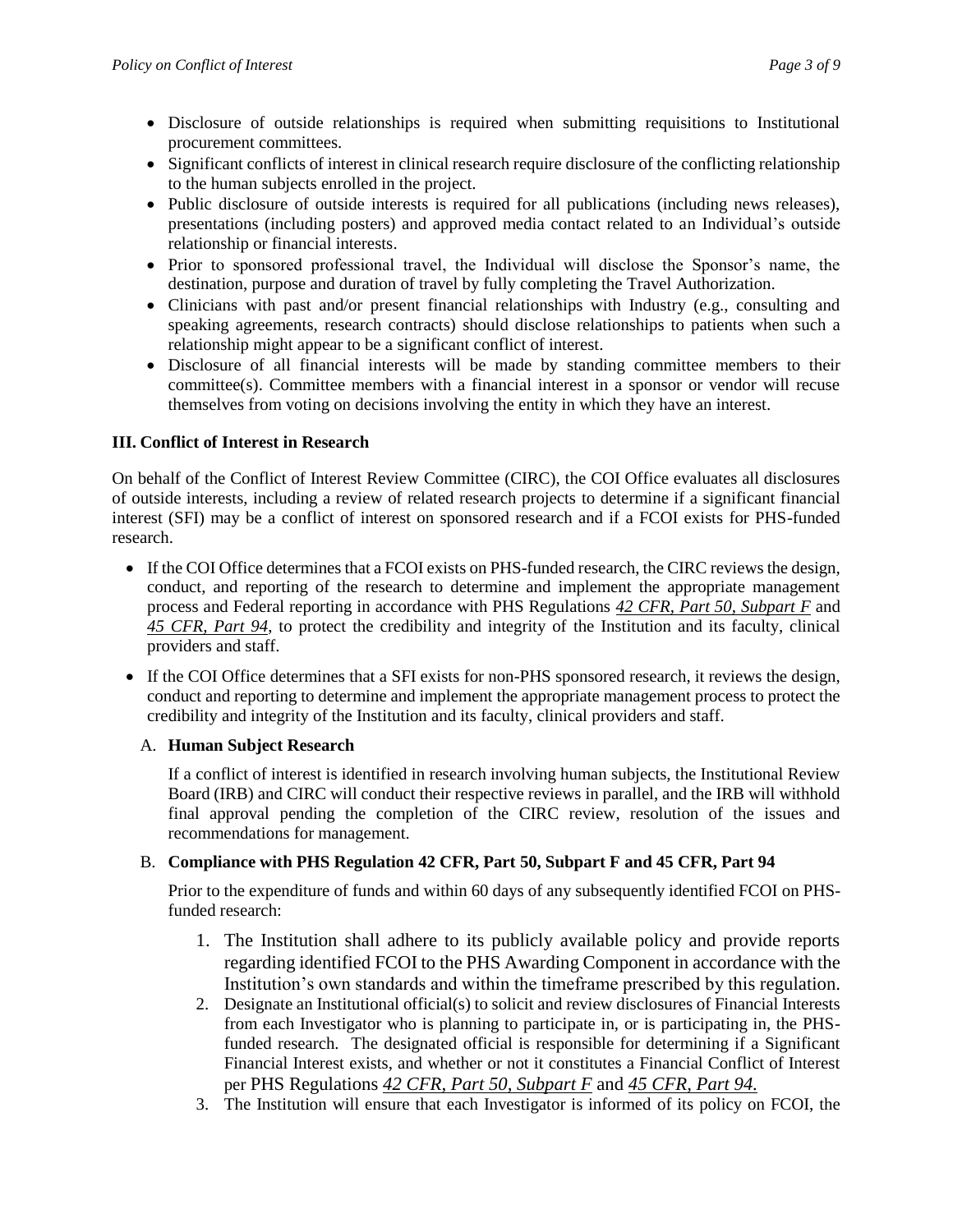Investigator's responsibilities regarding disclosure of SFI's, and of these regulations. Each Investigator is to complete training regarding FCOI requirements prior to engaging in research related to any PHS-funded contract and at least every four years, and immediately when any of the following circumstances apply:

- a. The Institution revises its FCOI policies or procedures in any manner that affects the requirements of Investigators
- b. An Investigator is new to the Institution
- c. The Institution finds that an Investigator is not in compliance with the Institution's FCOI policy or management plan.
- 4. If an Investigator carries out PHS-funded research through a subrecipient (e.g., subcontractors, or consortium members), the Institution will take reasonable steps to ensure subrecipient Investigator compliance through:
	- a. A written agreement with the subrecipient that establishes whether the FCOI policy of the awardee Institution or that of the subrecipient will apply to the subrecipient's Investigators.
	- b. The CIRC will provide FCOI reports to the PHS Awarding Component regarding all FCOI of all subrecipient Investigators consistent with this regulation.
- 5. If an Investigator's SFI is related to PHS-funded research:
	- a. The CIRC determines if the SFI could be affected by the PHS- funded research, or is in an entity whose financial interest could be affected by the research.
	- b. The CIRC determines if a FCOI exists when the SFI could directly and significantly affect the design, conduct, or reporting of the PHS-funded research.
- 6. Identification of an FCOI initiates development and implementation of a management plan by the CIRC and, if necessary, a retrospective review and mitigation report pursuant to §  $94.5(a)$ .
- 7. The Institution provides initial and ongoing FCOI reports to the PHS awarding component as required pursuant to § 94.5(b).
- 8. The Institution maintains records relating to all Investigator disclosures of financial interests, the CIRC's review of, and response to, such disclosures, and all actions under Institutional policies or retrospective review, if applicable, for at least three years from the date of the final expenditure of funds.
- 9. The Institution maintains enforcement mechanisms and provides sanctions and other administrative actions to ensure Investigator compliance as appropriate.
- 10. The Institution ensures public accessibility, via written response to any requestor within five business days of a request, for information concerning any SFI disclosed to the Institution that meets the following three criteria:
	- a. The SFI was disclosed and is still held by Investigator
	- b. The Institution determines that the SFI is related to the PHS-funded research
	- c. The Institution determines that the SFI is a FCOI
- 11. The information available via written response to any requestor within five business days of a request shall include, at a minimum, the following: Investigator's name,
	- a. Investigator's title and role with respect to the research project,
	- b. Name of the entity in which the SFI is held,
	- c. Nature of the SFI, and
	- d. Approximate dollar value of the SFI, or a statement that the interest is one whose value cannot be readily determined through reference to public prices or other reasonable measures of fair market value.

# **IV. Permitted Outside Employment/ External Professional Relationships Requiring Prior Approval**

Outside employment is evaluated primarily by departmental leadership through prior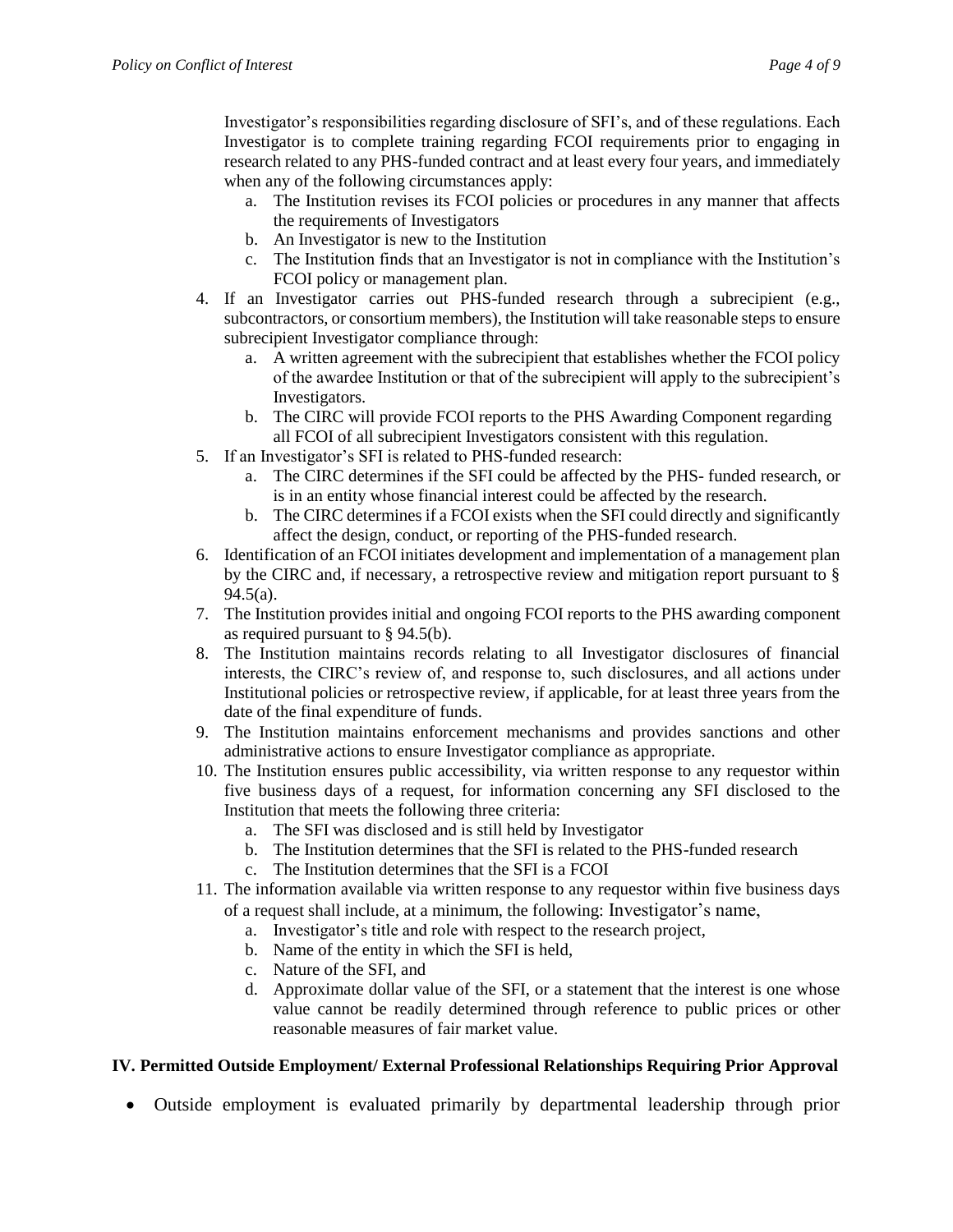approval requests and in compliance with the Policy on Conflicts of Commitment. See section A.

- Certified continuing education is either evaluated through the institution's CME Office or must adhere to their same policies if certified outside the institution. See section B.
- Under the guidance of the Conflict of Interest Review Committee (CIRC), the COI Office evaluates
	- o requests for non-certified education funded by Industry, see section C.
	- o requests for travel funding received by Industry, see section D
	- o other reported outside relationships, including equity in faculty start-up companies, see section E.

For prior approvals the COI Office may grant approval based on guidelines established by the CIRC, or may determine that a request needs additional review by the CIRC.

# A. **Outside Employment**

Individuals who wish to undertake outside employment (generally requiring considerable effort, earning equity or income, and/or related to institutional responsibilities), including but not limited to consulting, expert witness activities, personal businesses and advisory boards must consult the Policy on Conflicts of Commitment, complete an *Outside Employment Request* for each separate entity, and obtain prior approval from his or her departmental leadership.

Specific requirements for undertaking Outside Employment are found in the Policy on Conflict of Commitment. Departmental leadership will review Outside Employment Requests for the appropriateness of the activity, if the activity serves the mission of the Medical Center, and the time to be spent outside of institutional responsibilities. Final review for COI policy compliance is available through the Conflict of Interest Office, at the request of the department leader.

# B. **Certified Continuing Education (CCE) Activities**

To ensure that potential for bias is minimized and that CCE programs are not a guise for marketing or off-label promotions, all CCE events receiving Industry support or Industry sponsorship that are hosted, sponsored, or jointly sponsored by the Medical Center must comply with the 2004 Updated Accreditation Council for Continuing Medical Education (ACCME) *[Standards for Commercial](http://www.accme.org/dir_docs/doc_upload/68b2902a-fb73-44d1-8725-80a1504e520c_uploaddocument.pdf) [Support of CME: Standards to Ensure the Independence of CME Activities](http://www.accme.org/dir_docs/doc_upload/68b2902a-fb73-44d1-8725-80a1504e520c_uploaddocument.pdf)* (or other similarly rigorous, applicable standards required by other health professions), All such Industry supported activities must comply with the Wake Forest University School of Medicine ("WFUSM") Office of Continuing Medical Education ("CME") policies. Any such educational activity must be open on equal terms to all interested practitioners, and may not be limited to attendees selected by the company supporter(s).

### C. **Attending, Organizing or Speaking for Non-Certified Educational (non-CE) Events Sponsored by Industry**

Unless covered under a contractual agreement previously approved by his/her supervisor, an Individual who wishes to attend, organize or conduct speaking for a non-CE meeting, conference, or other activity that is fully or partially sponsored by Industry must follow the guidelines for the specific activity found in Appendix B and complete the appropriate prior approval request documents.

# D. **Receiving Travel Funding from an Industry Sponsor for Special Circumstances**

Any Individual who has been offered travel funding from an Industry sponsor to view capital equipment or for specialized training on capital equipment/devices must obtain prior approval from his or her supervisor and the COI Office.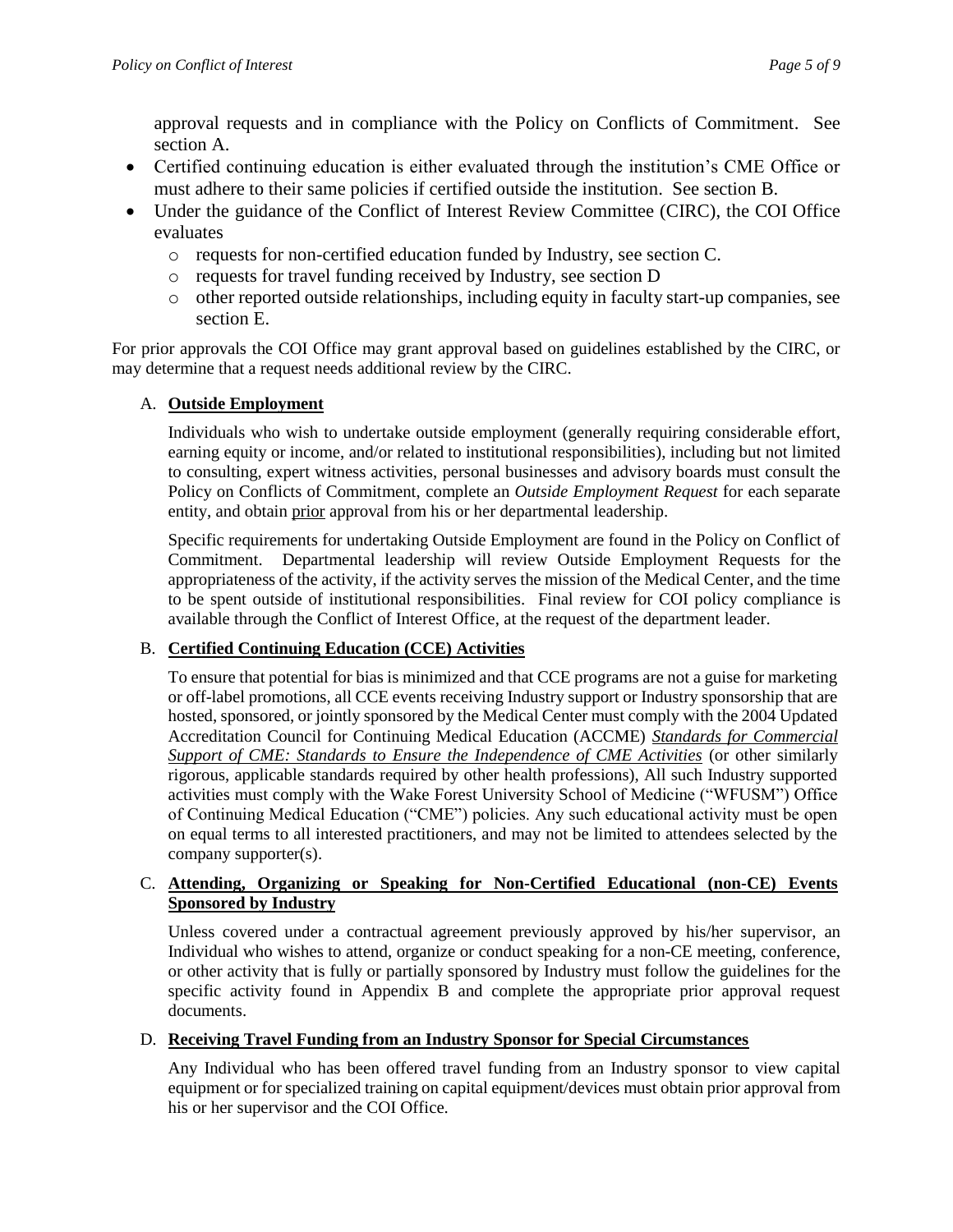Prior approval is required if the travel meets one of the following circumstances:

- 1. To view capital equipment in situ if the equipment is being considered for purchase by WFBMC; must submit request for prior approval by the Chair/Section Head/VP/Director (*Industry-Funded Travel to View Capital Equipment or for Specialized Training*).
- 2. To participate in initial and ongoing education necessary to operate or use products and devices which require specialized expertise and are currently being used at the Institution; must submit request for prior approval by the Chair/Section Head/VP/Director (*Industry-Funded Travel to View Capital Equipment or for Specialized Training*).

Prior approval is not required if the travel meets one of the following requirements:

- 1. For reimbursement for travel to provide contractual services, such as approved consulting that has been approved by Chair/Section Head/VP/Director through an Outside Employment Request.
- 2. To participate in meetings directly related to the initiation of sponsored research or ongoing sponsored research covered under a research agreement.
- 3. Receipt of travel funds from scientific societies, even if Industry is the source of the funds, provided that the society controls the selection of the recipient of the travel support.

### E. **Licenses, Royalties, and Equity and Engaging in a Start-up Company**

Individuals must report proposed outside professional relationships with Industry and other entities related to their areas of expertise and professional duties, including start-up companies, in which they expect to receive royalties or equity, regardless of the value, or under which they or WFBMC is expected to license WFBMC-owned technology or copyrights, as defined in Wake Forest Innovations Policy on Intellectual Property. These relationships must be reported in advance to the appropriate Department Chair/Section Head/VP/Director for review and approval prior to agreeing to, engaging in, or accepting income for the activities.

### **V. Prohibited Personal Professional External Activities with Industry and Other Entities**

### A. **Speaker's Bureaus**

Individuals may not participate in promotional speakers' bureaus or other promotional events for Industry designed to influence purchasing or prescribing decisions (see additional speaking guidelines in Appendix B, Section C.). This includes advising on creating promotional and marketing materials for Industry to sell their products or services, and participating in focus groups where the focus is on marketing products for Industry. This section is not intended to prohibit legitimate, principled educational activities that meet the allowable Speaking guidelines.

### B. **Advising for Investment Companies**

Individuals are prohibited from advising representatives of investment companies (including but not limited to investment firms, hedge funds, investment bankers, venture capital firms, and brokerage houses) on the status of areas of research and development, especially non-public information within the realm of the individual's professional expertise or collaborative knowledge, whether by telephone or email, in meetings, or otherwise. Directly or indirectly disclosing material or confidential information from a clinical trial prior to publication to individuals or companies that trade stock or advise such companies based on such information is prohibited. In addition, individuals must exercise caution in the relationships that are formed through memberships in expert networks (e.g., Gerson Lehman, Primary Global Research, Coleman Research Group, etc.).

### **VI. Gifts from Industry (including medication samples) - see Appendix C**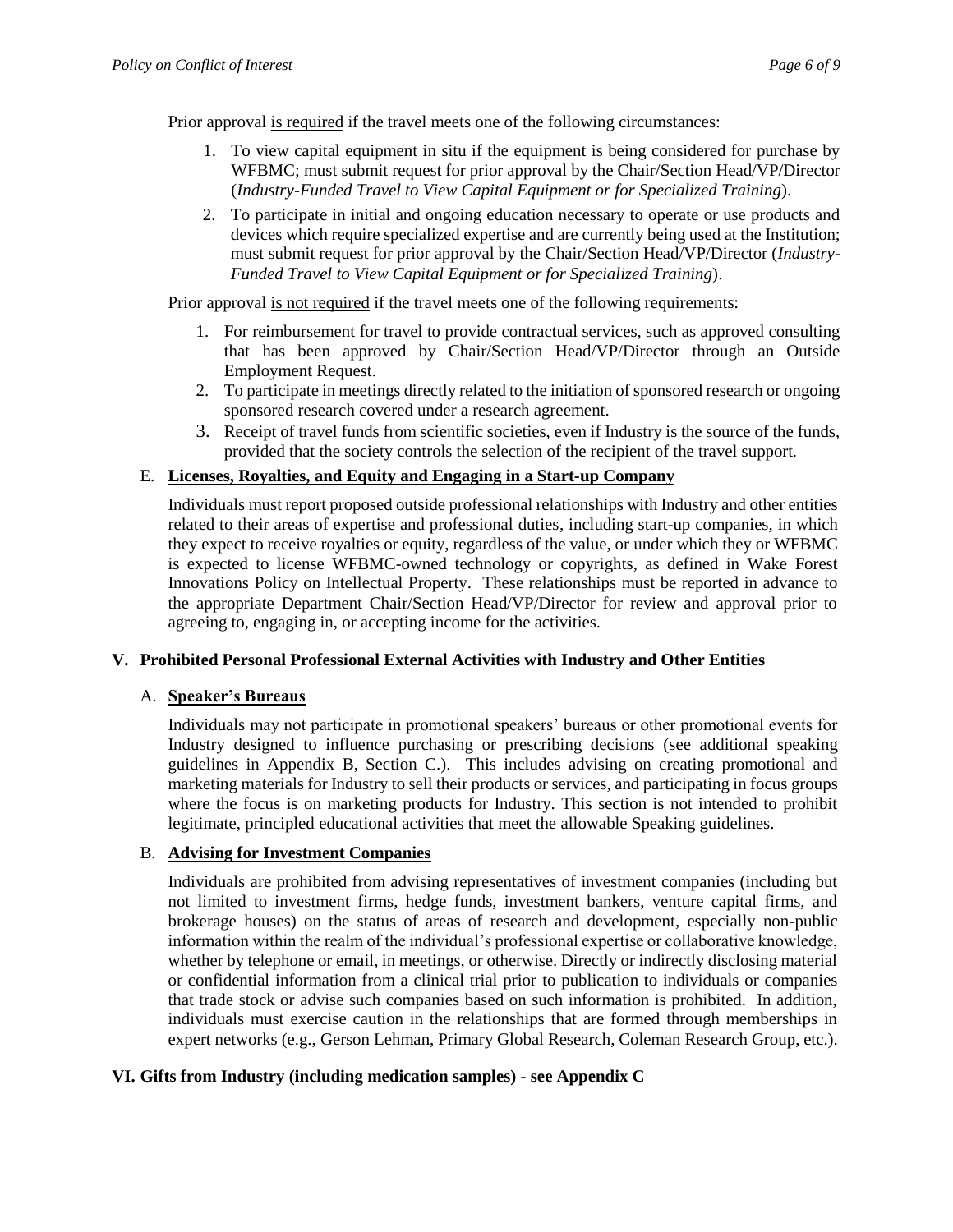### **VII. Industry Access to Facilities, Staff and Trainees - see Appendix D**

#### **VIII. Other Considerations for Faculty and Key Officials**

#### A. **Administrative Actions by Key Officials**

Key officials in the Institution include presidents, vice presidents, officers, directors, student advisors, deans, department chairs, and section heads. Because of their leadership roles, authority to make important decisions, fiduciary duty to act in the best interests of the Institution, and positions as role models for other Individuals, key officials are held to an even higher standard of ethics, integrity, professionalism, and objectivity in their decisions and conduct. Key officials might not be permitted to engage in some personal, professional relationships with industry that are allowable for others, when actual or perceived conflicts of commitment or interest would result, or may have restrictions on their ability to make certain decisions. Key officials should always be aware that their decisions may create institutional conflicts of interest in all missions

### B. **Committee Participation When Members Have Personal External Relationships with Industry**

Individuals who serve as voting members on Medical Center committees shall recuse themselves from participation in voting and similar decision-making processes when the decision or discussion may pose a real or perceived conflict of interest. In addition, the Chair of the committee may remove a member from the committee in the event the Chair reasonably determines that the member cannot substantially contribute to and participate in the work on the committee due to the member's actual or perceived conflict of interest. Additionally, committee members are required to verbally disclose any potentially conflicting relationships in open meeting to be documented in the meeting minutes.

#### C. **Faculty Participation in Student Affairs**

Identifying and managing potential conflicts of interest involving students and faculty where a personal financial or fiduciary relationship may exist preserves and maintains academic integrity. Matters involving COI in student assessment may be found in the "WFBMC Conflict of Interest Related to Student Assessment Policy." Matters involving COI in appeals of student dismissal, may be found in the Student Appeal of Dismissal Policy. Program specific policies related to COI in admissions or mentoring of students are maintained by the applicable program and/or in the Student Handbook.

#### **IX. Penalties for Breach of Policy**

Individuals have an obligation to comply with this policy. Examples of conduct that violates this policy includes, but is not intended to be exhaustive:

- Failure to comply with the annual disclosure process by refusal to respond
- Intentional deception or dishonesty in disclosures
- Omission of industry relationship disclosures
- Failure to remedy conflicts of interest
- Failure to comply with management plan requirements, or
- Repeated failure to seek prior approval for speaking or for organizing or attending non-certified outside activities funded by Industry.

Reports of suspected violations may be made to any of the Individuals listed below, or anonymously through the Compliance Hotline (1-877-880-7888). Suspected violations will be investigated and referred to leadership in accordance with Appendix A, Definition of *Authority.*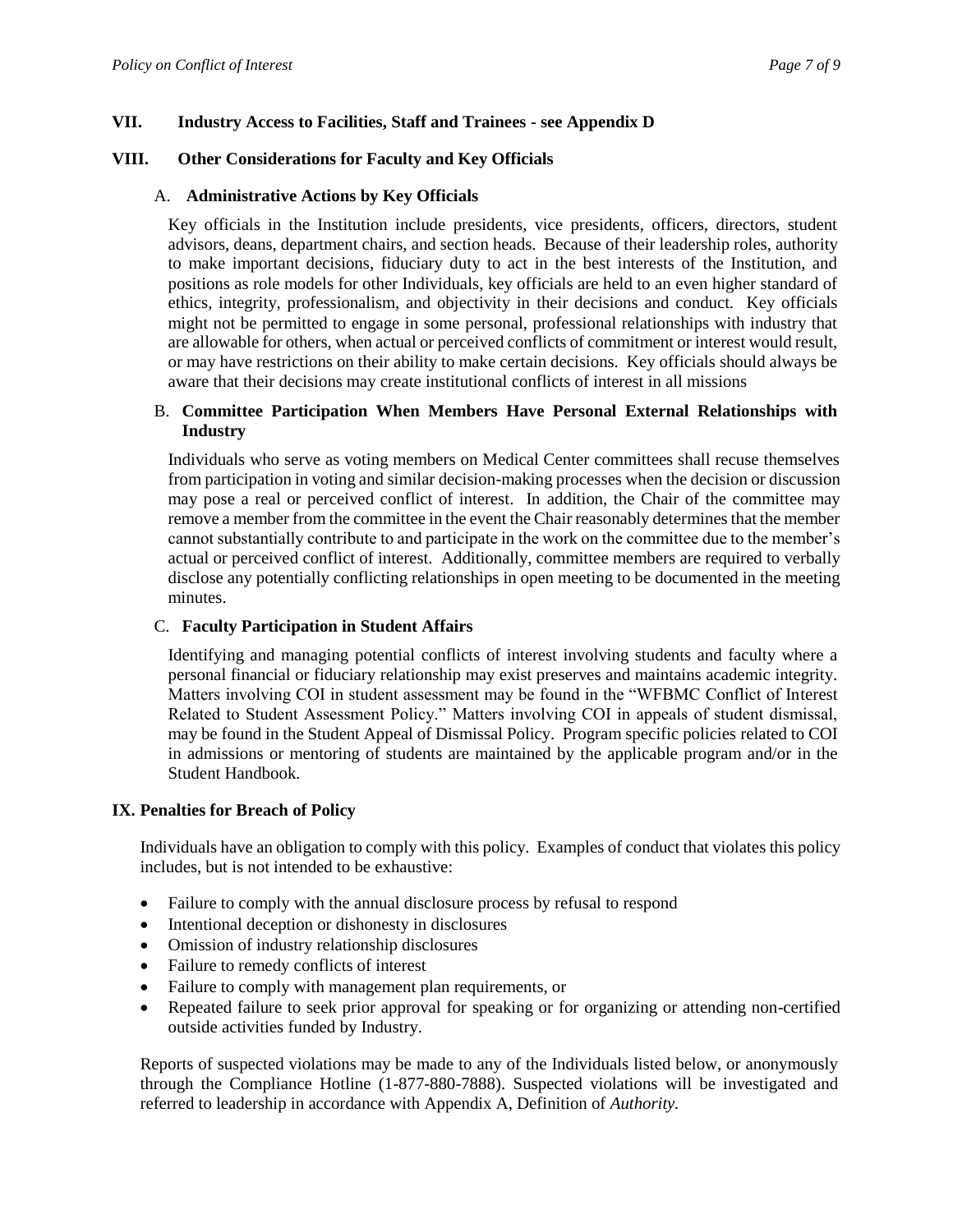Penalties for deliberate violations of this policy will be adjudicated in accordance with applicable disciplinary policies and procedures. Penalties for failure to comply will be commensurate with the breach and may include, but are not limited to:

- Reimbursement to the Institution for misused resources, including salary and/or other forms of institutional compensation and other applicable fines imposed by outside entities
- Written admonition for placement in Individual's employee file indicating that the individual's good standing has come into question
- Ineligibility to participate in grant applications, IRB or IACUC applications or on committees
- Ineligibility to work with graduate students
- Dismissal from an educational or training program
- Performance improvement counseling
- Dismissal of employment

If the failure of a research investigator to comply with this policy has, or appears to have, biased the design, conduct, or reporting of PHS-funded research, in accordance with 42 CFR Part 50 Subpart F, Section 50.606 (a) and 45 CFR, Part 94, the Institution must promptly notify the PHS Awarding Component of the findings and corrective action taken or to be taken. The PHS Awarding Component will consider the situation and may take appropriate action or refer the matter to the Institution for further action, such as determining how to maintain appropriate objectivity in the funded project.

Allegations of research misconduct are addressed by a separate policy entitle[d Research](http://intranet.wakehealth.edu/Departments/Office-of-Research/Research-Integrity-Policy.htm) Integrity Policy found in BRSA Policies*.* If, in the course of investigating allegations of research misconduct, evidence of violations of the Conflict of Commitment and Conflict of Interest Policy is discovered, the Research Integrity Officer conducting the misconduct investigation may consult with the Conflict of Interest Office to determine the need for any additional course of action.

# **X. Review/Revision/Implementation**

# A. **Review Cycle**

This policy shall be reviewed by the Conflict of Interest Office at least every three (3) years from the effective date.

B. **Office of Record**

The Conflict of Interest Office shall maintain this policy on behalf of the Conflict of Interest Review Committee and be the office of record.

# **XI. Related Policies**

- A. [Risk Management -](http://infinet.wfubmc.edu/depts/risk/insurance/welcome.cfm) Insurance
- B. Research Policies:
	- 1. Authorship Policy
	- 2. Data Ownership Policy
	- 3. Institutional Oversight of Animal Research and Teaching Policy
	- 4. Institutional Oversight of Human Research Policy
	- 5. Research Integrity Policy
- C. Communications, Marketing, and Media's Media Relations Policy
- D. [Human Resources Nepotism Policy](http://infinet.wfubmc.edu/depts/wfusm_hr/Policy2004/NEPOTISM.PER.htm)
- E. [Wake](http://infinet.wfubmc.edu/depts/wfusm_hr/Policy2004/NEPOTISM.PER.htm) Forest Innovations Policies:
	- 1. Copyright Ownership Policy
	- 2. Inventions and Patent Policy
- F. Resource Management's Health Care Industry Policy
- G. Pharmacy Policy on Medication Samples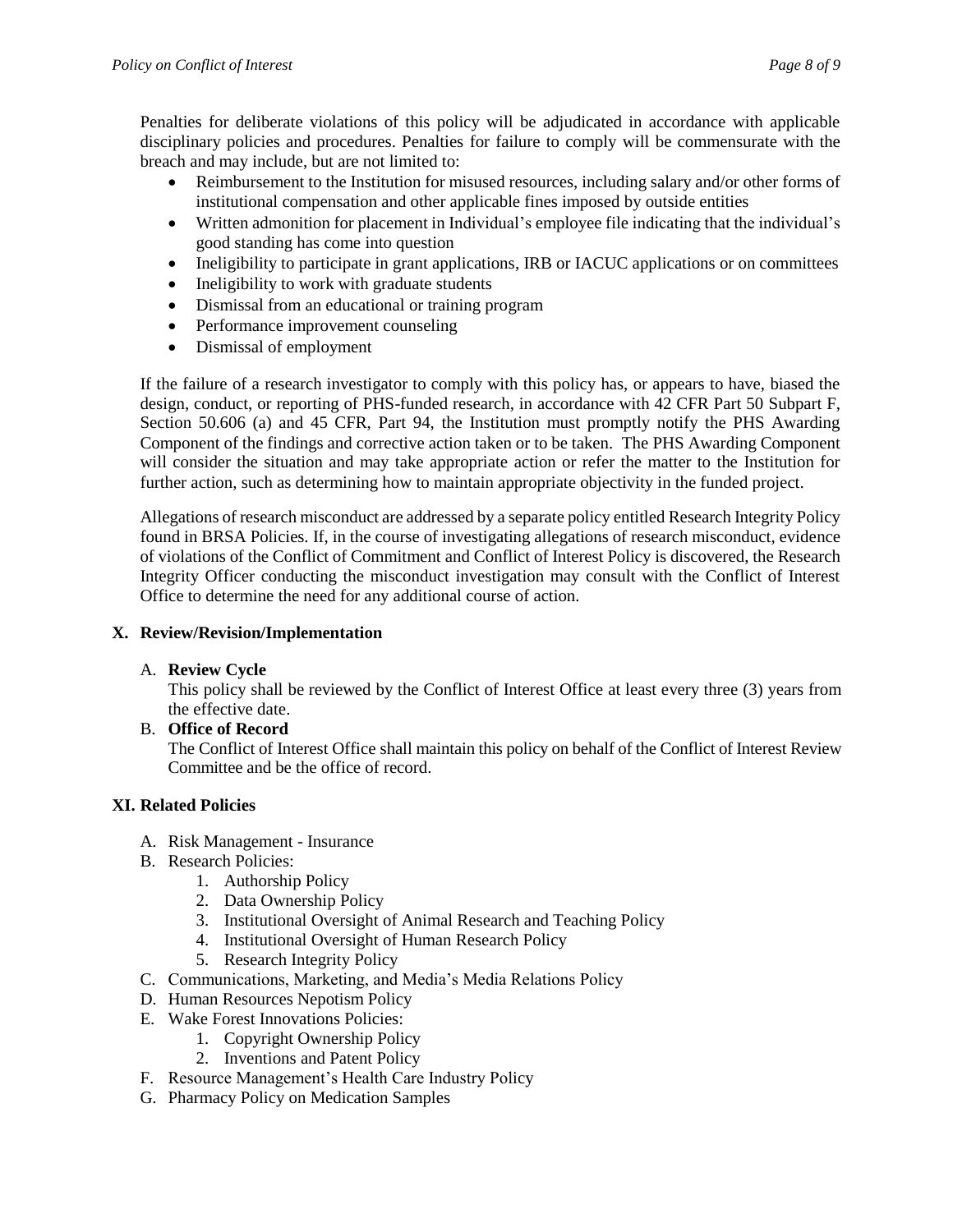### **XII. Governing Law of Regulations/Guidelines**

- A. **Public Health Service (PHS) regulations on Responsibility of Applicants for Promoting Objectivity in Research for which PHS Funding is Sought** (42 C.F.R. Part 50, Subpart F) and Responsible Prospective Contractors (45 C.F.R. Part 94) <http://grants.nih.gov/grants/policy/coi/>
- B. **Bayh-Dole Act (1980),** 37 CFR 401.1-16 [http://ecfr.gpoaccess.gov/cgi/t/text/textidx?c=ecfr&tpl=/ecfrbrowse/Title37/37cfr401\\_main\\_02.tl](http://ecfr.gpoaccess.gov/cgi/t/text/textidx?c=ecfr&tpl=/ecfrbrowse/Title37/37cfr401_main_02.tl)
- C. **Federal Anti-Kickback Statute, 42 U.S.C. § 1320a-7b(b)** <http://oig.hhs.gov/fraud/enforcement/cmp/index.asp>
- D. **"Stark Law" Section 1877 of the Social Security Act 42 U.S.C. 1395nn,** <https://www.cms.gov/PhysicianSelfReferral/>
- E. **Accreditation Council for Continuing Medical Education (ACCME)** [Standards for](http://www.accme.org/dir_docs/doc_upload/68b2902a-fb73-44d1-8725-80a1504e520c_uploaddocument.pdf) [Commercial Support of CME: Standards to Ensure the Independence of CME Activities](http://www.accme.org/dir_docs/doc_upload/68b2902a-fb73-44d1-8725-80a1504e520c_uploaddocument.pdf)
- F. **PhRMA** http://www.phrma.org/
- G. **AdvaMed** <http://www.advamed.org/MemberPortal/>
- **XIII. Appendix A - Definitions**
- **XIV. Appendix B - Prior Approval and Guidelines for Attending, Organizing or Speaking for Non-Certified Educational Events Sponsored by Industry**
- **XV. Appendix C - Guidelines on Specific Types of Gifts**
- **XVI. Appendix D - Guidelines on Industry Access to Faculty, Clinical Providers, Staff, and Trainees**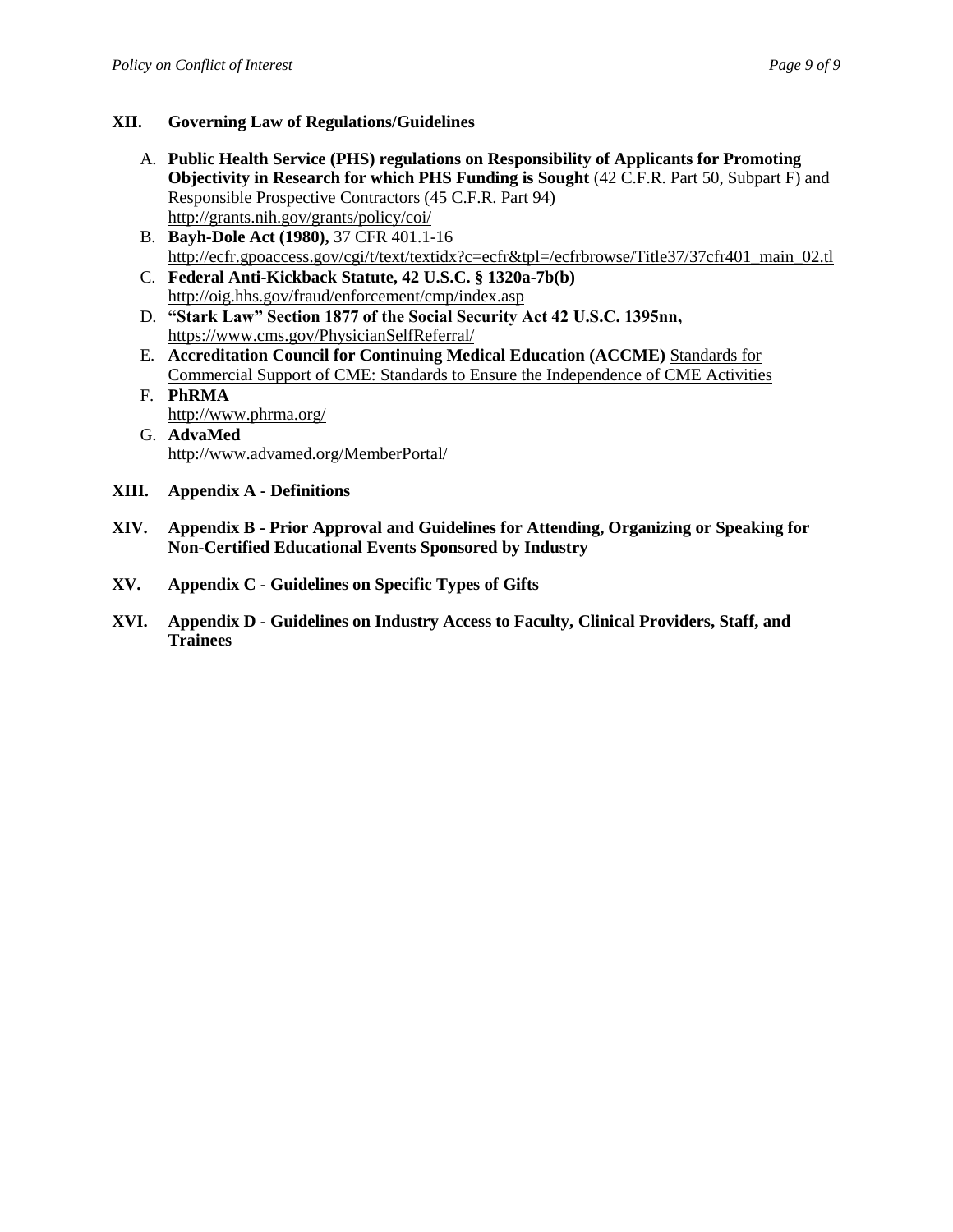# Definitions

A. **Authority:** reviews, management determinations, final approvals and sanctions regarding conflicts of commitment will be made in accordance with the table below.

| Faculty:                          | Department Chair or designee                              |
|-----------------------------------|-----------------------------------------------------------|
| Department Chair:                 | Dean or designee                                          |
| <b>Clinical Department Chair:</b> | Dean or designee, and President of WFBH or designee       |
| <b>Network Physicians:</b>        | CMO, Network Physicians                                   |
| <b>Departmental Directors:</b>    | Dean or designee, or appropriate VP                       |
| Vice Presidents:                  | President of WFBH or designee or CEO of WFBMC or designee |
| <b>Department Managers:</b>       | VP or designee                                            |
| Staff:                            | Department Manager/Director                               |
| Students:                         | Associate Dean for Academic Affairs                       |
| Graduate Students:                | Dean of the Graduate School                               |
| Postdoctoral:                     | Dean of the Graduate School                               |
| House Staff:                      | Associate Dean for GME Policy/CMO                         |

- B. **Individual:** a faculty member, clinical provider, student, trainee, volunteer or employee of NCBH, WFUHS, or WFBMC controlled affiliate who owes a primary duty of loyalty and support to the Institution, including part-time appointments. *Family members related by blood, adoption, or marriage are included when considering financial or fiduciary interests.*
- C. **Institution**: Wake Forest Baptist Medical Center, defined as Wake Forest University Health Sciences and North Carolina Baptist Hospital and their controlled affiliates.
- D. **Industry***:* biomedical, pharmaceutical and medical device companies and companies that make other products used in the treatment of patients or the provision of medical care and/or vendors of the Institution.
- D. **Income:** the amount of money received during a period of time in exchange for labor or services, from the sale of goods or property, or as a profit from financial investments.
- E. **Entity:** a for-profit or not-for-profit organization for which an Individual spends considerable time and/or receives income.
- F. **Equity:** ownership interest of shareholders in a corporation, partnership, or similar organization (includes ownership in non-valued start-up companies)
- G. **Conflict of Interest**: in professional and scientific endeavors refers to a situation in which financial or other personal considerations may compromise, or have the appearance of compromising, an Individual's professional judgment in conducting or reporting research, patient care, education, or carrying out or directing other types of institutional programs. The bias that may result from such conflicts could impact not only the collection, analysis, interpretation and reporting of data, but also the hiring of staff, the procurement of materials, or the conduct of other activities supporting the institution's objectives.

a. Reportable outside activities include, but are not limited to ongoing or repetitive arrangements with outside entities (e.g. consulting, speaking, expert testimony, paid court appearances, laboratory testing, teaching, etc.). Other reportable activities are fiduciary and management roles in organizations outside the Institution, including board of directors, officer, manager, or medical director of a for-profit company, nonprofit organization, charitable foundation, or academic society.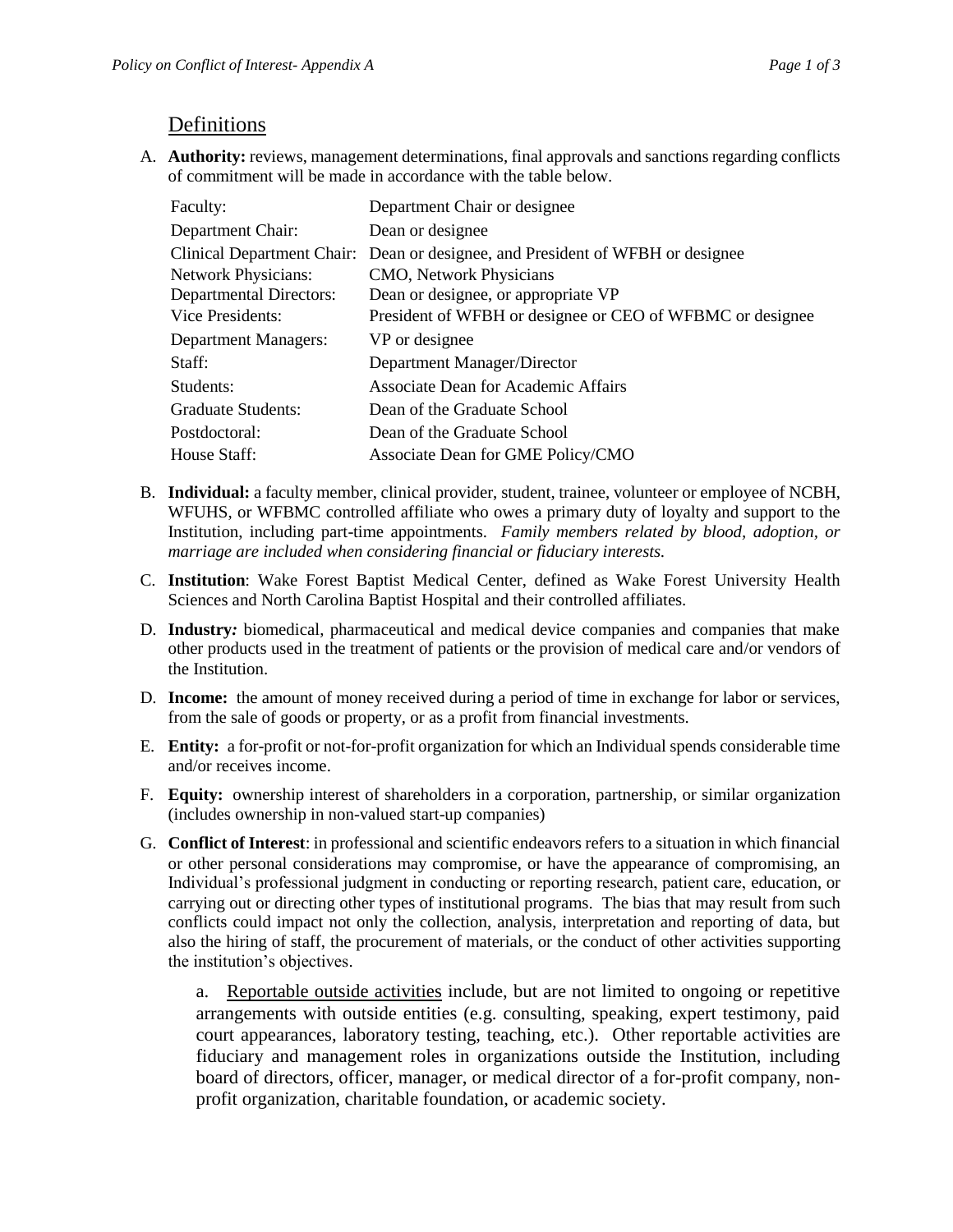b. Non-reportable outside activities include writing, membership on peer review panels, visiting professorships or lectureships at academic medical centers, federal and non-federal study section membership, grant review panels, and textbook editorships.

- H. **Industry-Sponsored Travel**: the occurrence of any reimbursed or industry-sponsored travel (i.e., that which is paid on behalf of the Individual so that the exact monetary value may not be readily available), related to the Individual's institutional responsibilities. This does not apply to travel that is reimbursed or sponsored by the following:
	- 1. A federal, state, or local government agency
	- 2. An Institution of higher education as defined at 20 U.S.C. 1001(a)
	- 3. An academic teaching hospital
	- 4. A medical center
	- 5. A research institute that is affiliated with an Institution of higher education.
- I. **Travel Authorization**: a form that serves as the disclosure for Industry-Sponsored Travel and is completed prior to any professional travel. Reimbursed or Industry-Sponsored travel information must include, at a minimum, the purpose of the trip, the identity of the sponsor/organizer, the destination, and the duration of travel.
- J. **[Conflict of Interest Review](http://intranet.wakehealth.edu/Departments/COI/About-Us/Conflict-Of-Interest-In-Research-Committee-(CIRC).htm) Committee (CIRC):** a committee of faculty/administrators/directors responsible for ensuring that individual and institutional conflicts of interest in research, clinical care, education, purchasing, intellectual property transfers and other institutional missions are identified, managed, or eliminated, in accordance with federal regulations and in the best interests of patients, research subjects, trainees, researchers, employees and the Institution.
- K. **Outside Employment:** personal contractual services provided for entities outside the Institution for which an individual spends considerable time and/or receives a regular retainer or income. Outside Employment includes, but is not limited to, consulting, scientific advisory board memberships, clinical trial review panels, developing educational materials, teaching, laboratory testing, expert legal testimony, paid court appearances, and legal expert witness consultation activities. Other activities considered Outside Employment are fiduciary and management roles in organizations outside the Institution, including board member appointments, and serving as an officer, manager, or medical director of a for-profit company, non-profit organization or charitable foundation or an unvalued start-up company.
- L. **Outside Interest**: a personal professional relationship with any entity, domestic or foreign, public or private, for-profit or non-profit (excluding a Federal agency) with which an Individual has a financial interest or regular time commitment. This includes disclosure of family members' interests with entities that do business with WFBMC.
- M. **Financial Interest**: anything of monetary value, whether or not the value is readily ascertainable; including, but not limited to, income for services, ownership, equity interest, and fiduciary or management relationships, whether paid or unpaid.
- N. **Significant Financial Interest (SFI):** a financial interest consisting of one or more of the following interests of an Individual (and those of the Individual's family member):
	- 1. With regard to any publicly traded entity, a *significant financial interest* exists if the value of any income received from the entity in the twelve months preceding the disclosure and the value of any equity interest in the entity as of the date of disclosure, when aggregated, exceeds \$5,000.
	- 2. With regard to any non-publicly traded entity, a *significant financial interest* exists if the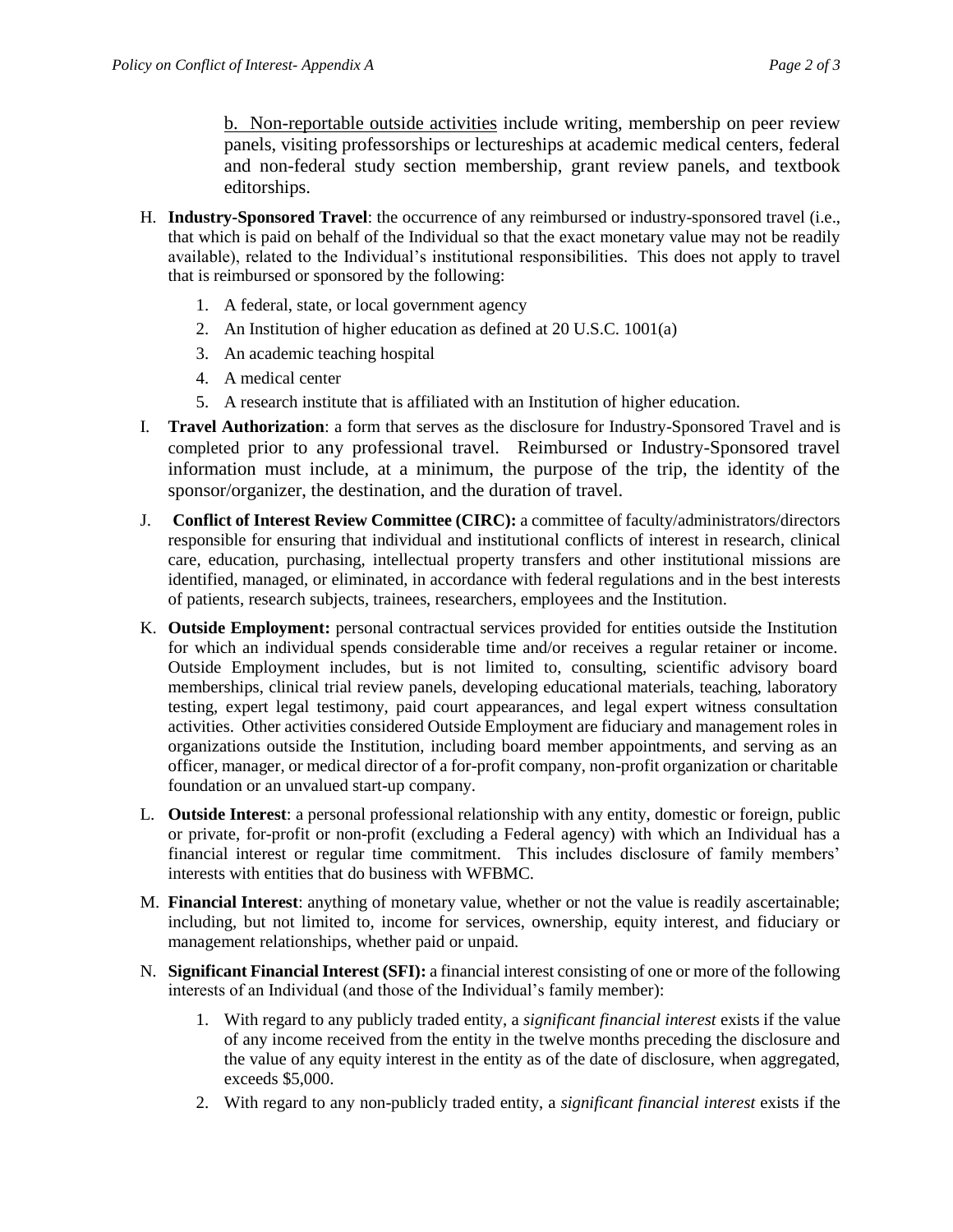value of any income received from the entity in the twelve months preceding the disclosure, when aggregated, exceeds \$5,000, or when the Investigator (or the Investigator's family member) holds any equity interest; or

3. All royalties and intellectual property rights and interests (e.g., patents, copyrights)

Significant Financial Interest EXCLUSIONS:

- 1. Salary, or other income paid by the Institution to the Individual if the Individual is currently employed or otherwise appointed by the Institution
- 2. Any ownership interest in the Institution held by the Individual, if the Institution is a commercial or for-profit organization
- 3. Income from investment vehicles, such as mutual funds and retirement accounts, as long as the Individual does not directly control the investment decisions made in these vehicles
- 4. Income from seminars, lectures, or teaching engagements sponsored by a federal, state or local government agency, an Institution of higher education as defined at 20 U.S.C. 1001(a), an academic teaching hospital, a medical center, or a research institute that is affiliated with an Institution of higher education
- 5. Income from service on advisory committees or review panels for a federal, state or local government agency, Institution of higher education as defined at 20 U.S.C. 1001(a), an academic teaching hospital, a medical center, or a research institute that is affiliated with an Institution of higher education.
- O. **Investigator:** the project director or principal Investigator and any other person, regardless of title or position, who the Institution deems is responsible for the design, conduct, or reporting of research, which may include, for example, collaborators or consultants.
- P. **Financial Conflict of Interest (FCOI):** a situation in which the Institution, through its designated official(s), reasonably determines that an Investigator's SFI is related to a PHS-funded research project and could directly and significantly affect the design, conduct, or reporting of PHS-funded research.
- Q. **Subrecipient:** a party that receives a subaward from a recipient or another subrecipient under a Federal financial assistance award and is accountable to the recipient or subrecipient for the use of the Federal funds provided by the subaward.
- R. **Exempt employees:** refers to monthly-paid Individuals, including certain special-exempt hourly pay groups of providers such as pharmacists, physical therapists, dieticians, etc. at NCBH, WFUHS, and WFBMC's controlled affiliates.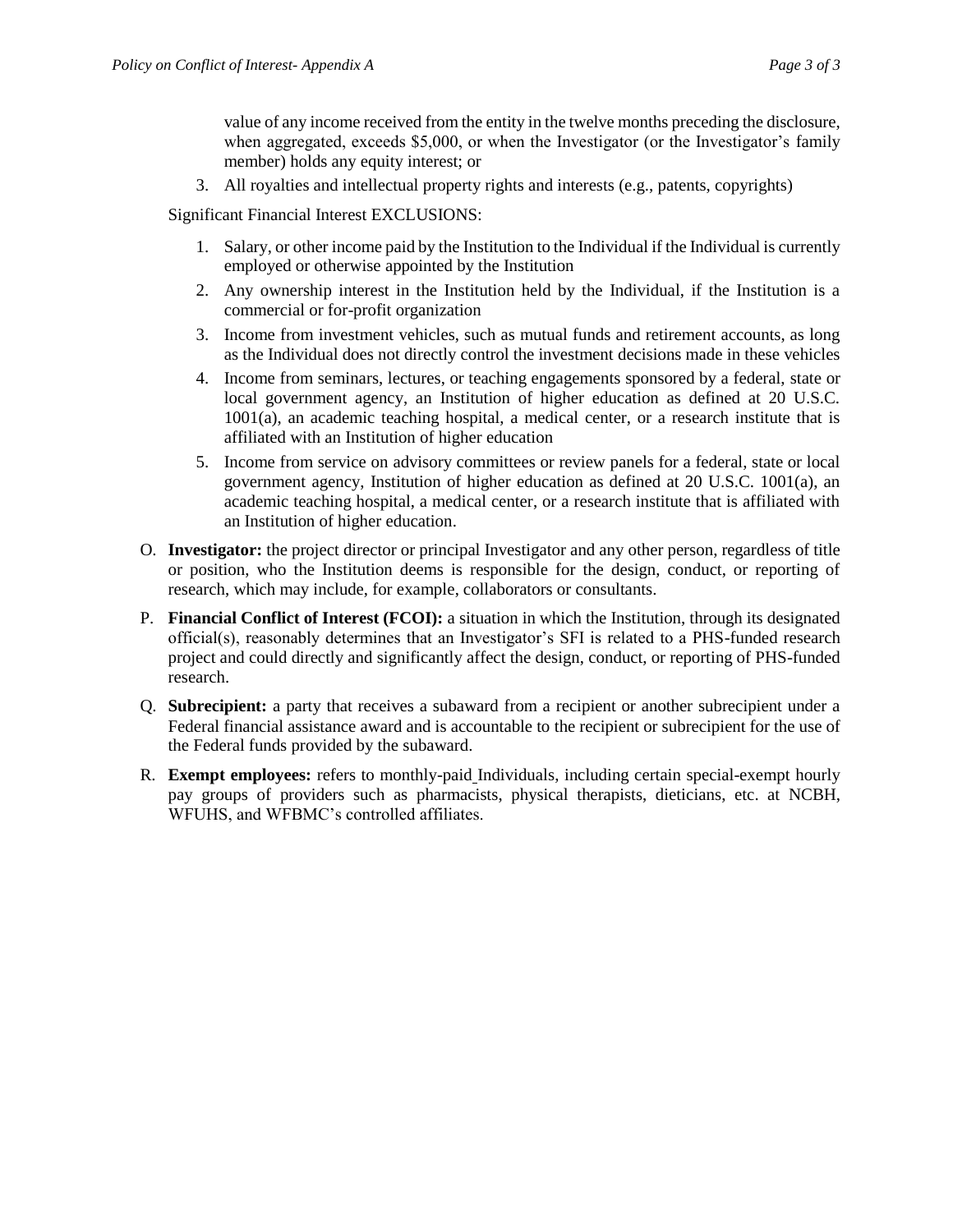# **Prior Approval and Guidelines for Attending, Organizing or Speaking for Non-Certified Educational (non-CE) Events Sponsored by Industry**

Payments by Industry for travel, meals, registrations, honoraria, etc. for an Individual to attend, organize, or speak at a non-CE educational event can compromise the appearance of the integrity in our clinical care. Prior approval promotes awareness of the policy guidelines for each activity, promotes discussion between the individual and his/her supervisor and ensures compliance with the Policy on Conflicts of Interest.

Individuals who wish to attend, organize or speak/provide leadership at a non-CE meeting, conference, or other activity that is fully or partially sponsored by Industry must obtain prior approval from his or her supervisor and the COI Office by completing the document that corresponds to the activity from the Forms Library on the Conflict of Interest website: <http://intranet.wakehealth.edu/Departments/COI/Resources/>

# A. **Attending:**

All attendees should follow the guidelines on the document, obtain approval from the appropriate leader, and obtain approval from the Conflict of Interest Office to mitigate the potential for perceived or real conflicts of interest (a departmental individual may complete one document for a group of attendees):

- 1. The main reason for attending the Industry-sponsored or supported educational event should be to advance knowledge in the attendee's area of institutional responsibilities with the intention of adding value to patient outcomes and/or institutional service excellence.
- 2. The attendee does not believe the event is a dedicated marketing and promotions program designed by Industry solely to influence purchasing or prescribing decisions, and the educational value outweighs any marketing influence.
- 3. Attendees may accept invitations to receptions and meals of modest value provided in conjunction with a legitimate educational event when incidental to the education and available for all attendees. The receptions and meals should promote discussions among those attending. Individuals may not attend the reception and accept the meal if they will not be attending the educational component of the event.
- 4. The attendee believes the event contains didactic lecture and/or case based discussion and/or hands on lab sessions with recognized independent experts in the field who are not primarily employed by the sponsoring vendor.
- 5. The attendee believes that sufficient time is allowed for each activity to advance knowledge and/or train in technique and/or procedure.
- 6. Attendees may not receive a gratuity for attending the educational event, including material gifts, entertainment expenses or honoraria.
- 7. When attending an approved certified educational event and an unanticipated non-CE activity is offered in conjunction with it, attendees do not need to seek additional prior approval to attend, but must be mindful of policy guidelines.
- 8. Attendees understand that travel expenses do not extend beyond a reasonable arrival and departure period.
- 9. Attendee(s) do not solicit funding for the activity from vendor representative(s).
- 10. Attendees must obtain approval from their leader and the COI Office prior to attending the educational event.

# B. **Organizing:**

All individuals organizing a non-CE event should follow the guidelines on the document,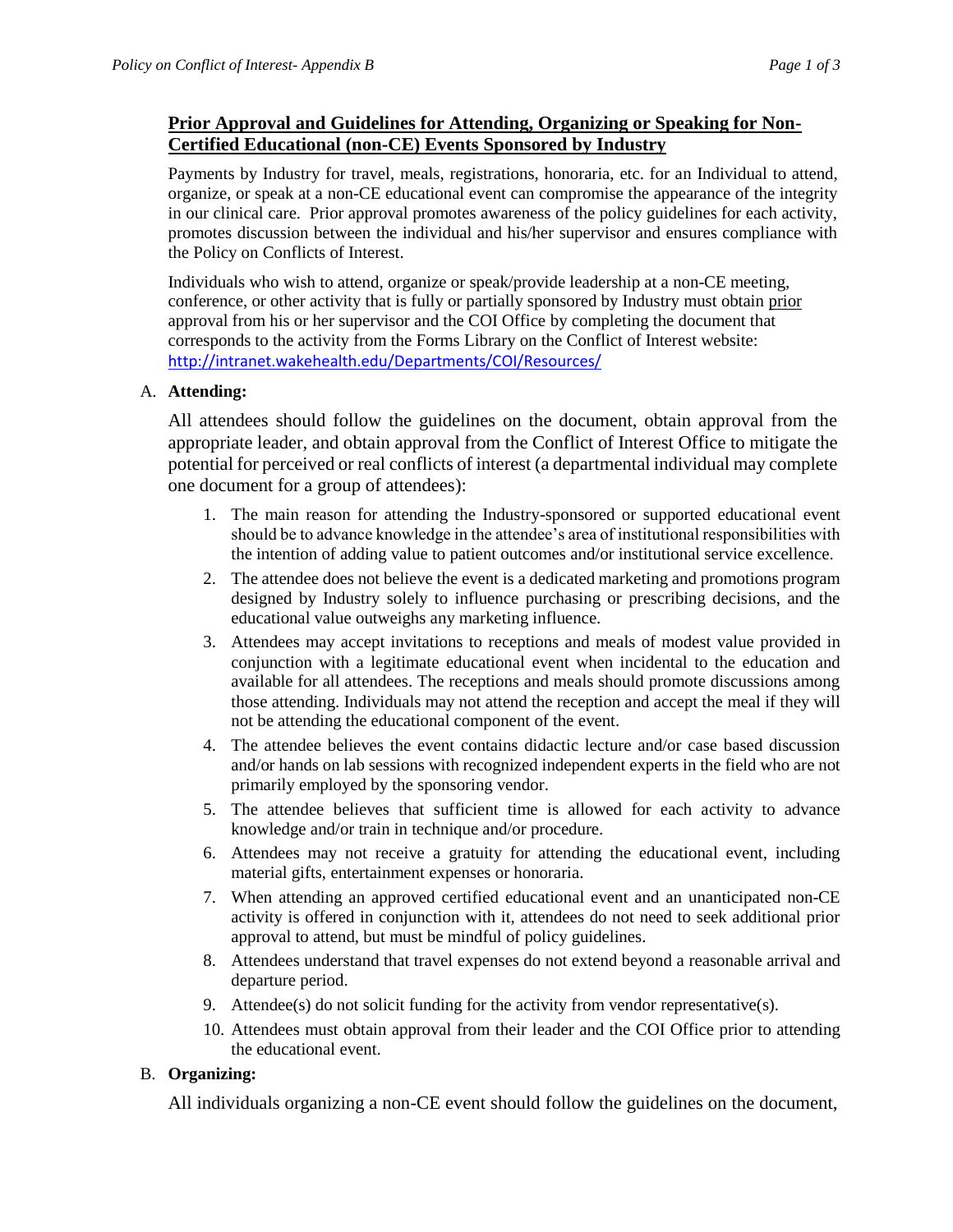obtain approval from the appropriate leader, and obtain approval from the Conflict of Interest Office to mitigate the potential for perceived or real conflicts of interest:

- 1. The organizer will not allow vendor sales representatives to conduct the educational activity.
- 2. For medical products or services used in the education, introductory comments by the organizer should include the following information:
	- a. The selection of the product or service is an evidence-based decision;
	- b. The educational activity does not imply an endorsement of the product or service by WFBMC or by the Individual;
	- c. Faculty or clinical provider participants have no personal financial interest in the activity.
- 3. The organizer will work with a business manager to ensure that the vendor will pay reasonable compensation for the use of WFBMC facilities, personnel, and resources.
- 4. The setting should allow critical interaction and evaluation among the participants.
- 5. Vendor representatives should be instructed that they cannot engage in sales, marketing, and promotional activities during the educational activity. Vendor displays must meet 2004 Updated Accreditation Council for Continuing Medical Education (ACCME) *Standards for Commercial Support of CME: Standards to Ensure the Independence of CME Activities* and must be separate from the educational space.
- 6. Vendor representatives should be instructed not to provide material gifts of any value (pens, magnets, raffle tickets, etc.). Attendees are prohibited from accepting gifts or entertainment expenses of any kind as a gratuity for attending the training.
- 7. Receptions and meals of modest value may be provided if incidental to a legitimate, nonroutine, educational activity (i.e. proposes to advance research, education, and/or clinical care using evidence based scientific principles). Receptions and meals should promote discussions among those attending. Meals should not be served in the same vicinity as vendor displays.
- 8. The organizer and WFBMC personnel may not provide mailing lists, email address lists, or other group contact information to vendor for use in inviting WFBMC personnel to an educational activity or for distribution of promotional material to WFBMC personnel. The sponsoring Department is responsible for communications pertaining to the educational event.
- 9. The organizer may not incorporate Industry sales or marketing information into any flyers, advertisements, or training materials. Educational materials should be restricted to the appropriate and necessary training documentation.
- 10. Individuals must obtain approval from their leader and the COI Office prior to organizing the educational event.

# C. **Speaking and Leadership**

All speakers and leaders should follow the guidelines on the document, obtain approval from the appropriate leader, and obtain approval from the Conflict of Interest Office to mitigate the potential for perceived or real conflicts of interest:

- 1. The Speaker will design the activity to promote evidence-based clinical care, advance scientific research and/or teach desirable clinical skills or service excellence.
- 2. The Speaker is expected to provide a fair and balanced assessment of the subject and to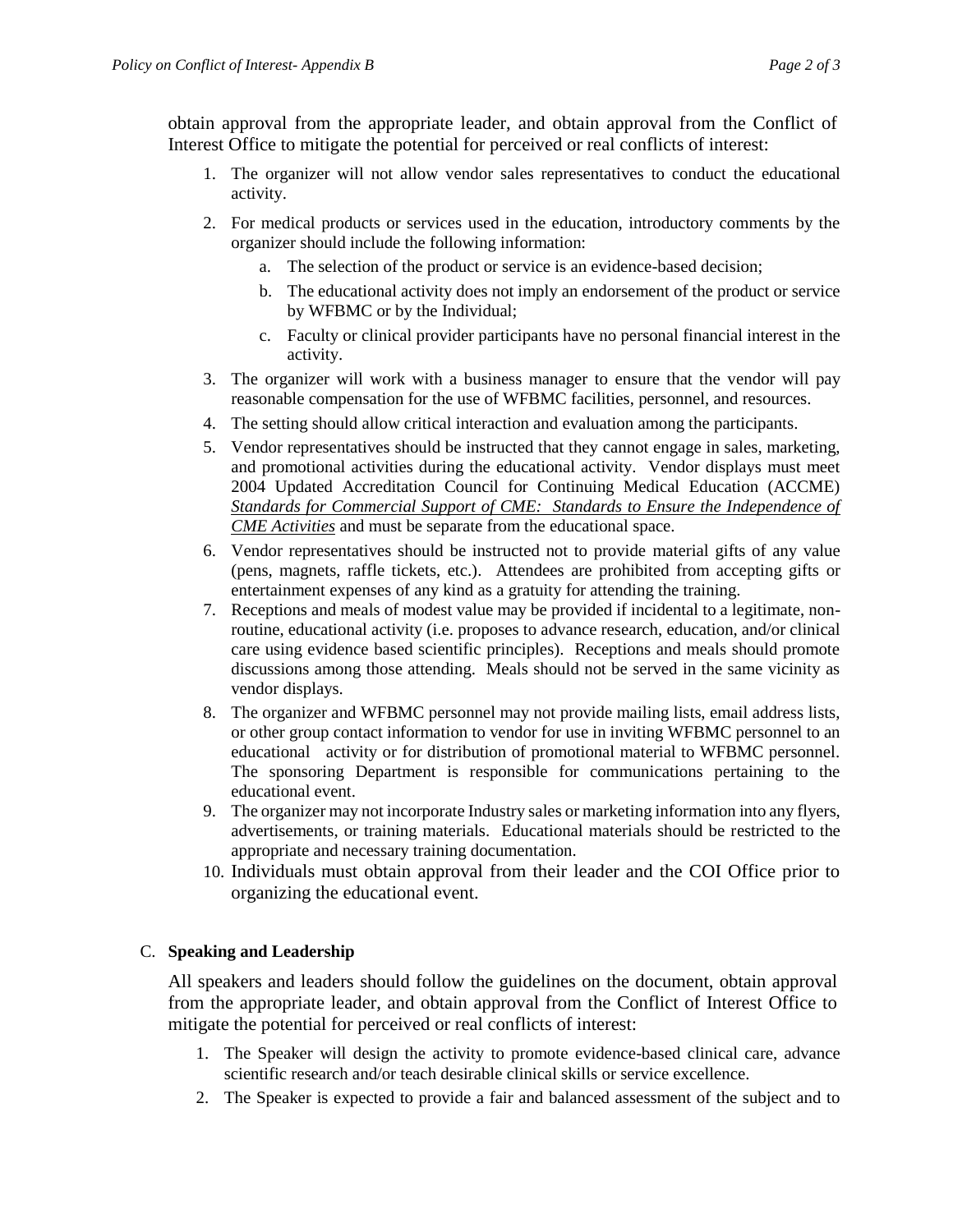promote objective scientific and educational activities and discourse.

- 3. The Speaker's purpose at the event is not to act as a company's agent, spokesperson, or marketing representative for the purpose of disseminating company or product information.
- 4. The Speaker prepares the meeting or lecture content and does not use a pre-determined slide set or presentation dictated by the Industry sponsor to promote or market their product(s) and the company has no contractual right to control the content, excluding FDA required language, review for proprietary information or to grant final approval of the educational presentation. Exceptions to this rule may be granted with prior approval by the COI Office
	- a. to allow Individual participation in FDA-mandated training of providers for a new device or procedure
	- b. to allow the use of industry-developed illustrative slides that cannot be reasonably duplicated at the institution or
	- c. to allow an Individual to utilize an unbranded industry slide library to determine and prepare his/her own educational content.
- 5. Financial support by Industry will be fully disclosed to the attendees by the Speaker.
- 6. The Speaker makes clear that content reflects individual views and not the views of WFBMC.
- 7. The use of the names of WFBMC and/or its component affiliates is limited to the identification of the Speaker by his or her title and association with the institution.
- 8. The speaker may accept compensation or honoraria only for the services provided and the compensation must be reasonable and reflect fair market rates. Reasonable reimbursement for related travel and meals may also be accepted by the Speaker.
- 9. The Speaker will instruct vendor representatives not to give material gifts, entertainment expenses, or other compensation to any individuals as a gratuity for attending the activity.
- 10. The Speaker and WFBMC personnel may not provide mailing lists, email address lists, or other group contact information to vendor for use in inviting WFBMC personnel to the presentation or for distribution of promotional material to WFBMC personnel. The sponsoring Department is responsible for communications pertaining to the presentation.
- 11. Individuals must obtain approval from their leader and the COI Office prior to speaking or providing leadership for the educational event.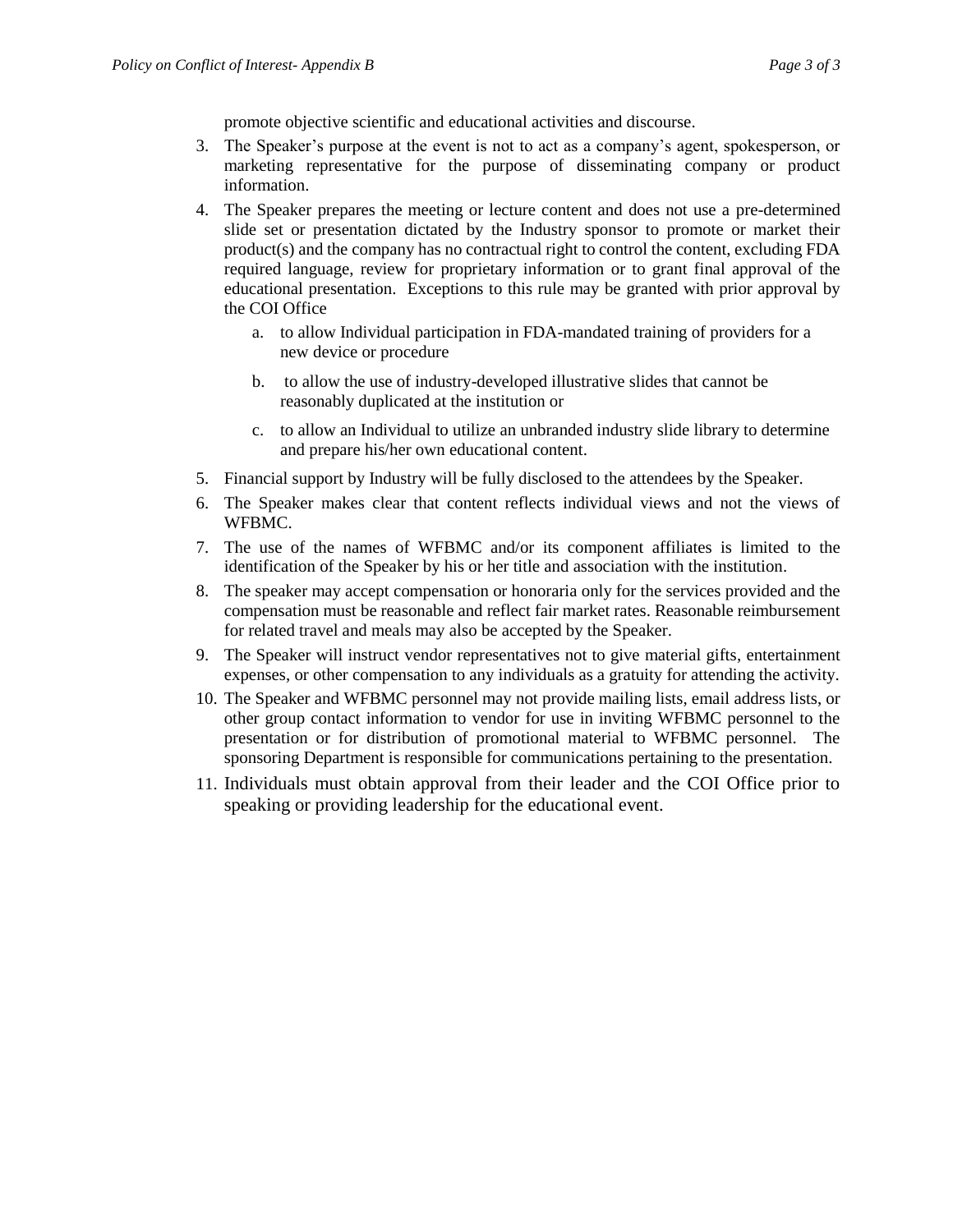# Guidelines on Specific Types of Gifts

### A. **Gifts to Individuals**

Personal gifts from Industry may not be accepted by Individuals. Examples of personal gifts include pens, notepads, food baskets, flowers, gift cards, and entertainment, regardless of the value.

Personal gifts of educational materials and textbooks to an individual are not permissible. Gifts of educational materials are permissible only if they are received by the departmental library for general use or distributed to individuals as determined by Department Chair/VP/ Director or designee.

Personal gifts from patients or patient family members may not be received during ongoing care. If you have questions about such a gift, please contact the COI Office.

### B. **Gifts of Food**

### **Industry Supplied or supported food and drinks are prohibited in the following circumstances: (Not an all-inclusive list)**

- 1. In conjunction with an invitation-only meal provided offsite by an Industry Representative for the purpose of promoting or marketing their products.
- 2. In conjunction with routine medical center departmental or committee meetings.
- 3. In conjunction with in-services, new product information presentations or any other onsite activity that appears to be promotional or marketing in content.

### **Industry Supplied or supported food and drinks are permissible in the following circumstances: (Not an all-inclusive list)**

- 1. In conjunction with sponsored research meetings for research that is covered by a formal agreement.
- 2. In conjunction with a certified education activity funded by industry through the WFUSM Office of Continuing Medical Education (per section IV. B.).
- 3. In conjunction with attending a legitimate educational activity when incidental to the education and available for all attendees. Formal request and prior approval is required (per section IV.C.).
- 4. In conjunction with a didactic educational lecture or meeting organized for a sizable audience by WFBMC faculty, clinical providers or staff which proposes to advance research, education, and/or clinical care using evidenced based scientific principles. Formal request and prior approval is required (per section IV. C.).

### C. **Gifts of Funds to Departments to Support Education and Other Professional Activities**

- 1. Departments may establish a departmental education account in which all unrestricted gifts and donations from Industry intended for education or professional support may be deposited. There may be no expressed or implied quid pro quo for the funds. The department may use this fund to pay for reasonable travel expenses and registration fees as determined by the Department Chair/ VP/Director.
- 2. Gifts of educational materials for the benefit of medical trainees such as textbooks, practice models and other materials are permissible if received by departmental leadership for distribution to trainees. Vendor representatives should not be allowed to distribute materials directly to trainees.
- 3. Gifts of educational materials for the benefit of patient care, including books, anatomical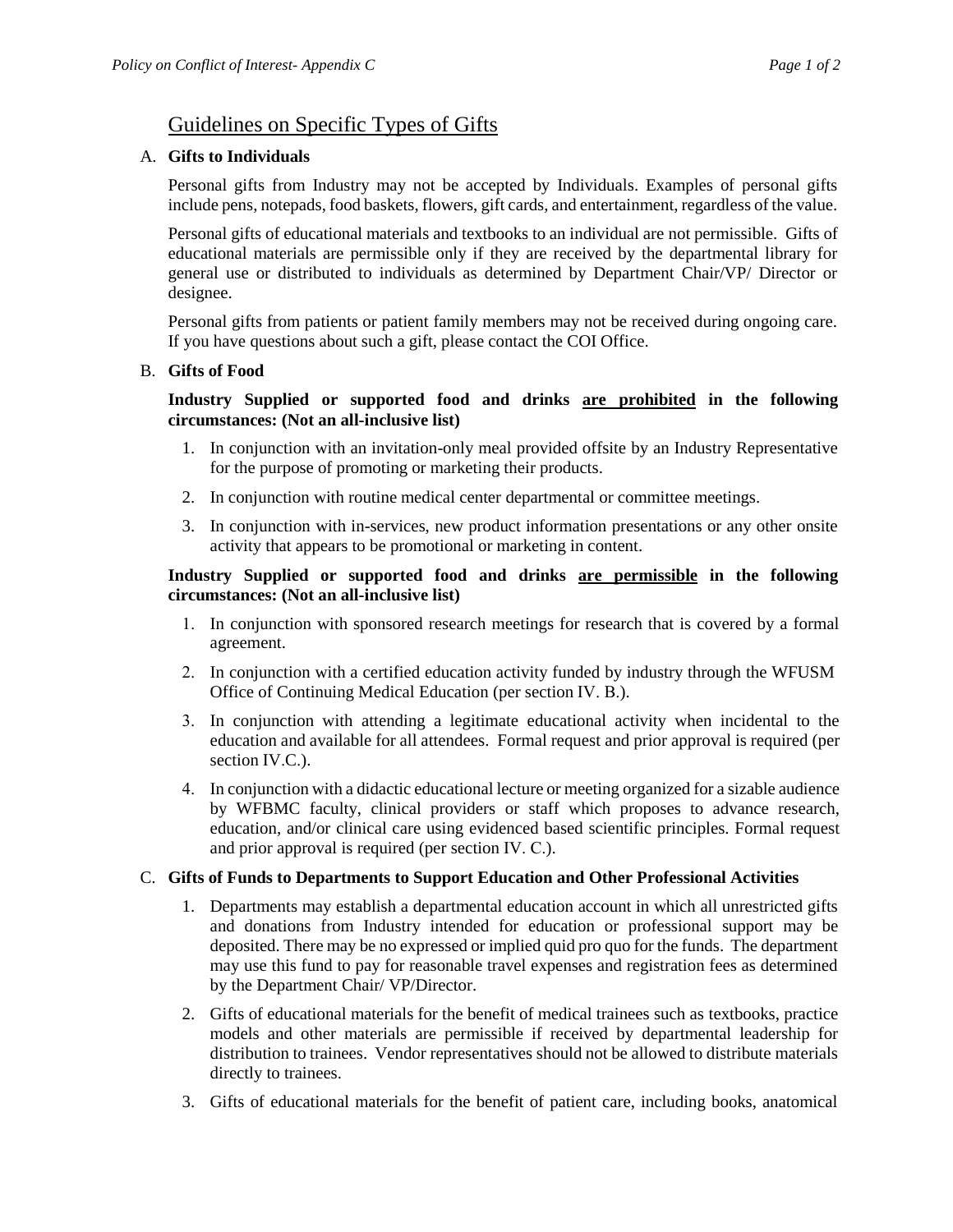models, illustrations, clinical diagrams, etc. are permitted provided they are of nominal value. These items may not promote Industry products or services. Industry-branded charts or anatomic models that are deemed critical for patient education are permitted, but the Industry branding (e.g. logo, company name, and representative contact information) should be removed or covered, if feasible.

4. Gifts to support non-ACGME/ABMS fellowships will not be designated to the salary of any specific fellow. In addition, funds will not be used to support the salary of any fellow who provides and bills for their professional services (e.g. a 4<sup>th</sup> year therapeutic fellow).

### D. **Gifts of Medications and Pharmaceutical Samples**

- 1. Medication samples will not be routinely supplied in the WFBMC ambulatory clinics.
- 2. Individual clinics may request an exception to the policy for use of samples in the following situations:
	- Patient education (for example, education in the use of inhaled drugs for pediatric asthma)
	- Appropriate patient trials to determine tolerance and efficacy
	- Hardship situations

To request an exception and for other procedures regarding samples, see the Pharmacy Policy on Medication Samples.

### E. **In-Kind Gifts to the Institution**

Gifts to the Institution of equipment, devices, supplies and similar items from Industry for use in education, research or clinical care cannot suggest the expectation of return benefit to the donor, or "quid pro quo". The gift transaction will adhere to Office of Development & Alumni Affairs policies.

### F. **Donations to Institution for Philanthropic Events**

This policy applies only to philanthropic events that have been approved by WFBMC executive leadership for the purpose of raising funds for external non-profit organizations. Donations of items intended for raffle or prizes to raise money during philanthropic events must be welldocumented and received from the vendor by WFBMC's chief organizer of the event. The chief organizer will assure all vendors that their business is not dependent on making donations for such events. Tickets for the charitable event and other reasonably valued items for the event, such as shirts and hats, may be received by employees, clinical providers and faculty of WFBMC who are participating in the approved event.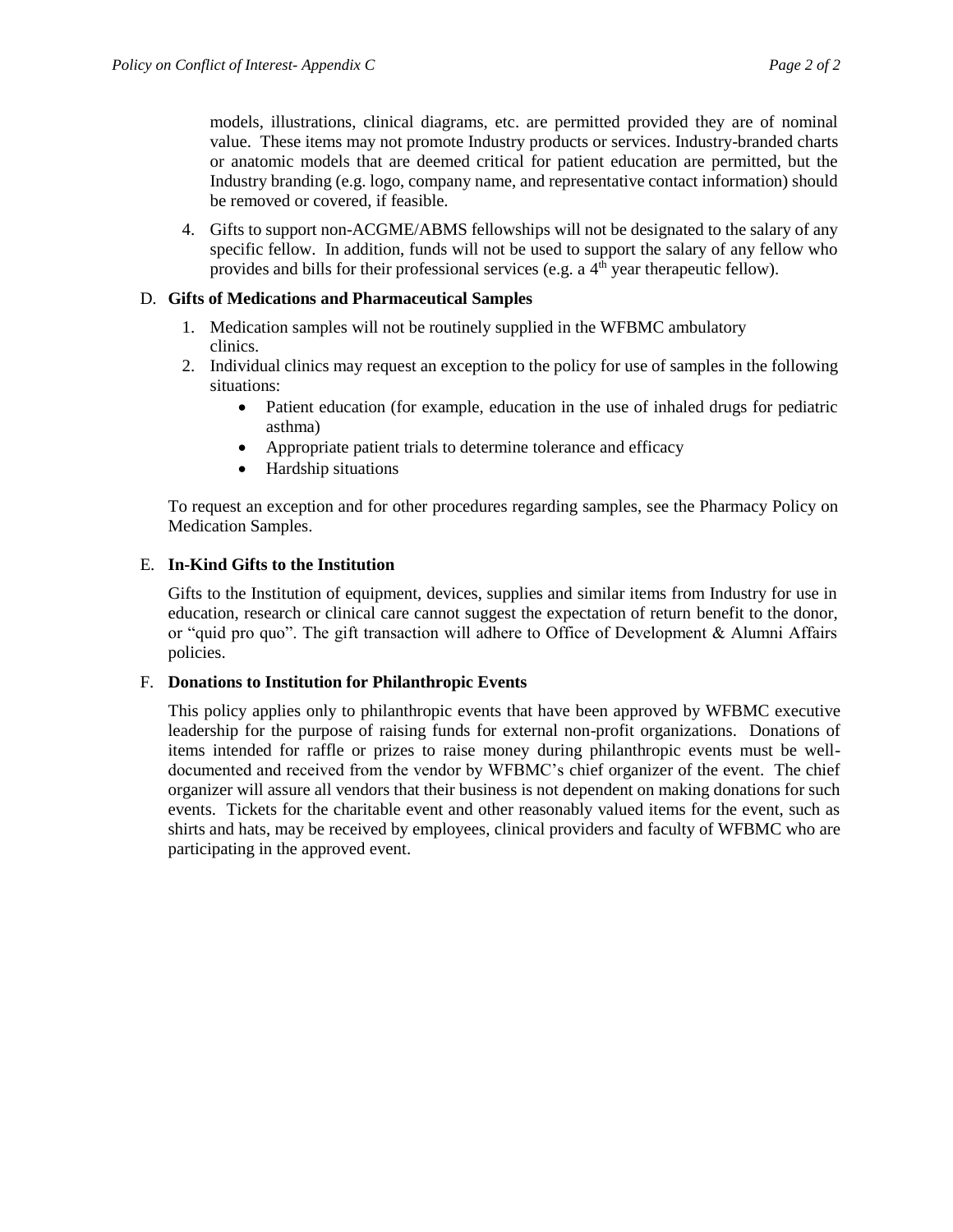# Guidelines on Industry Access to Faculty, Clinical Providers, Staff, and Trainees

# A. **Access of Health Care Industry Representatives (HCIRs)**

- 1. Faculty, clinical providers, staff, and student interactions with HCIRs must comply with the Health Care Industry Representative Management Policy found in Resource Management Policies, which requires HCIRs to properly register and prohibits their access to patient care areas.
- 2. HCIRs must have an appointment with a specified individual in order to visit the Medical Center, and they may not market products or services with Individuals over meals.
- 3. HCIRs may not place promotional materials in any area of the medical center for nonspecific distribution.

# B. **Access of Marketing Representatives**

Marketing Representatives are individuals who:

- 1. Do not conduct business directly with WFBMC or any of its affiliates
- 2. Request access to meet with or provide promotional information to our faculty, clinical providers, staff, and/or trainees, or
- 3. Seek to do business with these Individuals.

Marketing representatives, individuals that meet the above criteria, will not be provided access by WFBMC to phone contacts, emails, or other personal information of its employees or trainees. Marketing Representatives may not offer gifts, meals, or incentives to WFBMC employees for referrals to their business. This does not include the representatives for companies which have been endorsed by Human Resources and have a contract to provide services for Medical Center employees and trainees.

# C. **Commercial Exhibits (Vendor Fairs)**

Vendor fairs are prohibited at the Medical Center. A vendor fair is an event intended to promote drugs, devices, or other products to be prescribed for/used in the care of patients. This policy is not intended to preclude any materials management and/or purchasing department from coordinating vendor displays where several brands of medical devices or medical materials are displayed simultaneously for key decision makers to compare them in order to make purchasing or standardization decisions. This policy is not intended to preclude Human Resources or any other medical center department from coordinating vendor displays for benefits or services offered exclusively to employees.

### D. **Advertising Materials**

Industry advertising and Industry advertising materials are prohibited at programs provided or sponsored by the Institution. For purposes of this policy, Industry advertising does not include advertisements for clinical trials or Industry sponsored patient education materials such as those permitted under Appendix C, section *C.3*.

Advertising materials (for example, print, radio, and television) that are funded directly or indirectly by Industry and designed to promote physician practices or clinical services and include advertising for Industry or Industry products may not be distributed or accepted.

### E. **News Releases and News Media Contact**

Prior to participating in a media event Individuals must disclose to Communications, Marketing and Media (CMM) any potential or actual COI related to personal outside interest in the sponsor of his/her research or in the ownership of a related entity or intellectual property, such as new or